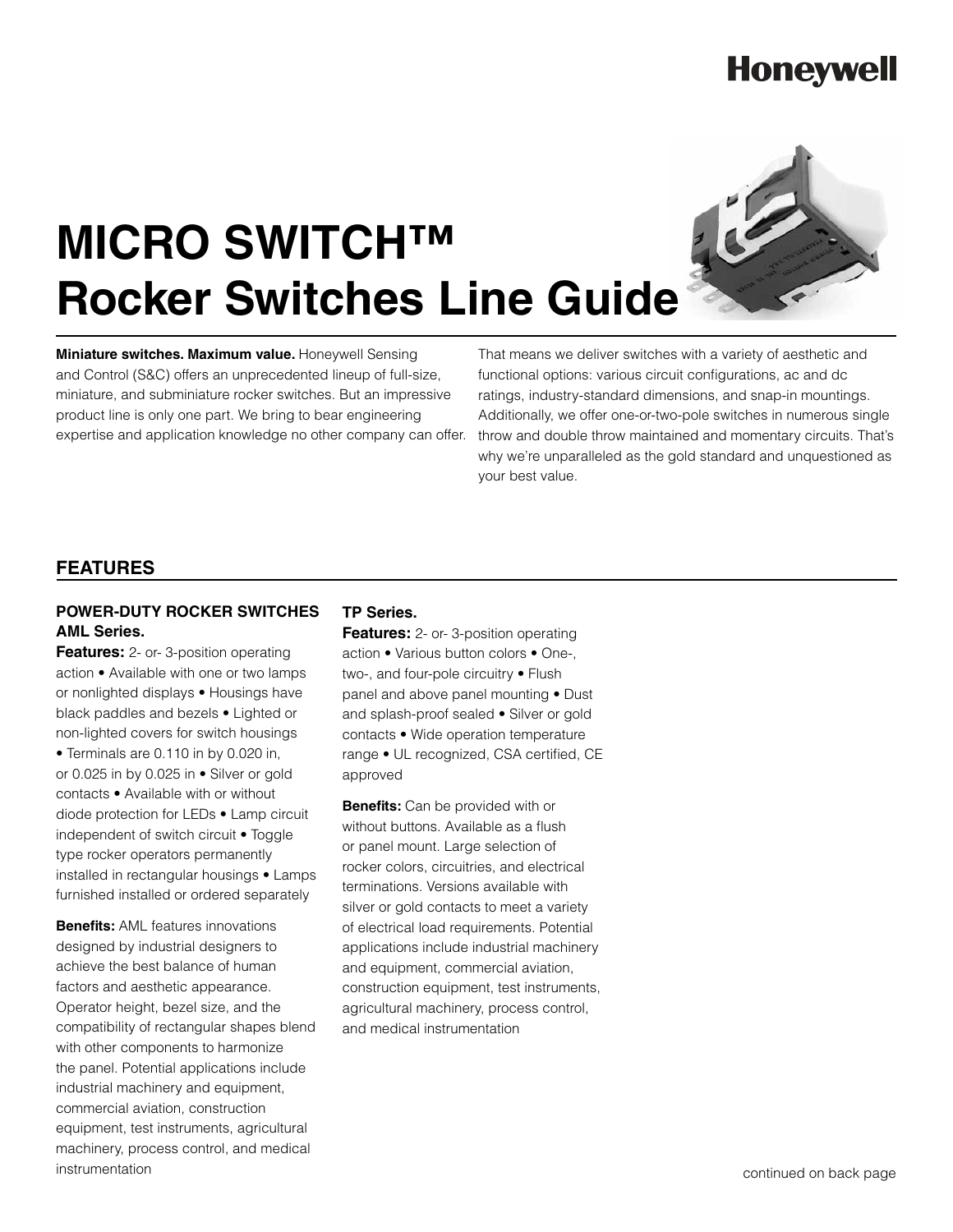### **Honeywell**

### **MICRO SWITCH™ Rocker Switches Line Guide**

#### **Take Action...**

...to turn something on or off, sound an alarm, initiate a new procedure or just about anything else you can dream up. Honeywell S&C rocker switches meet the needs of a wide variety of industries including yours.

| <b>Power-duty</b><br><b>Rocker Switches</b> |                                                                                   |                                |
|---------------------------------------------|-----------------------------------------------------------------------------------|--------------------------------|
|                                             | <b>AML Series</b>                                                                 | <b>TP Series</b>               |
| <b>Housing type</b>                         | non-lighted, rectangle<br>1 lamp circuit, rectangle<br>2 lamp circuits, rectangle | non-lighted, rectangle         |
| <b>Circuitry</b>                            | SPST, SPDT, DPST, DPST, 4PDT                                                      | SPST, SPDT, DPDT               |
| Action                                      | 2 position, 3 position                                                            | 2 position, 3 position         |
| <b>Mounting</b>                             | snap-in panel                                                                     | flush mount; above panel mount |
| Termination                                 | solder, quick connect, printed circuit,<br>push-on                                | screw                          |
| <b>Contacts</b>                             | silver, gold                                                                      | silver, gold                   |
| Light (if applicable)                       | incandescent (no lamp installed); incandes-<br>cent 6 V, 14 V, 28 V; neon         |                                |
| <b>LED/neon color</b>                       | red, yellow, green                                                                |                                |